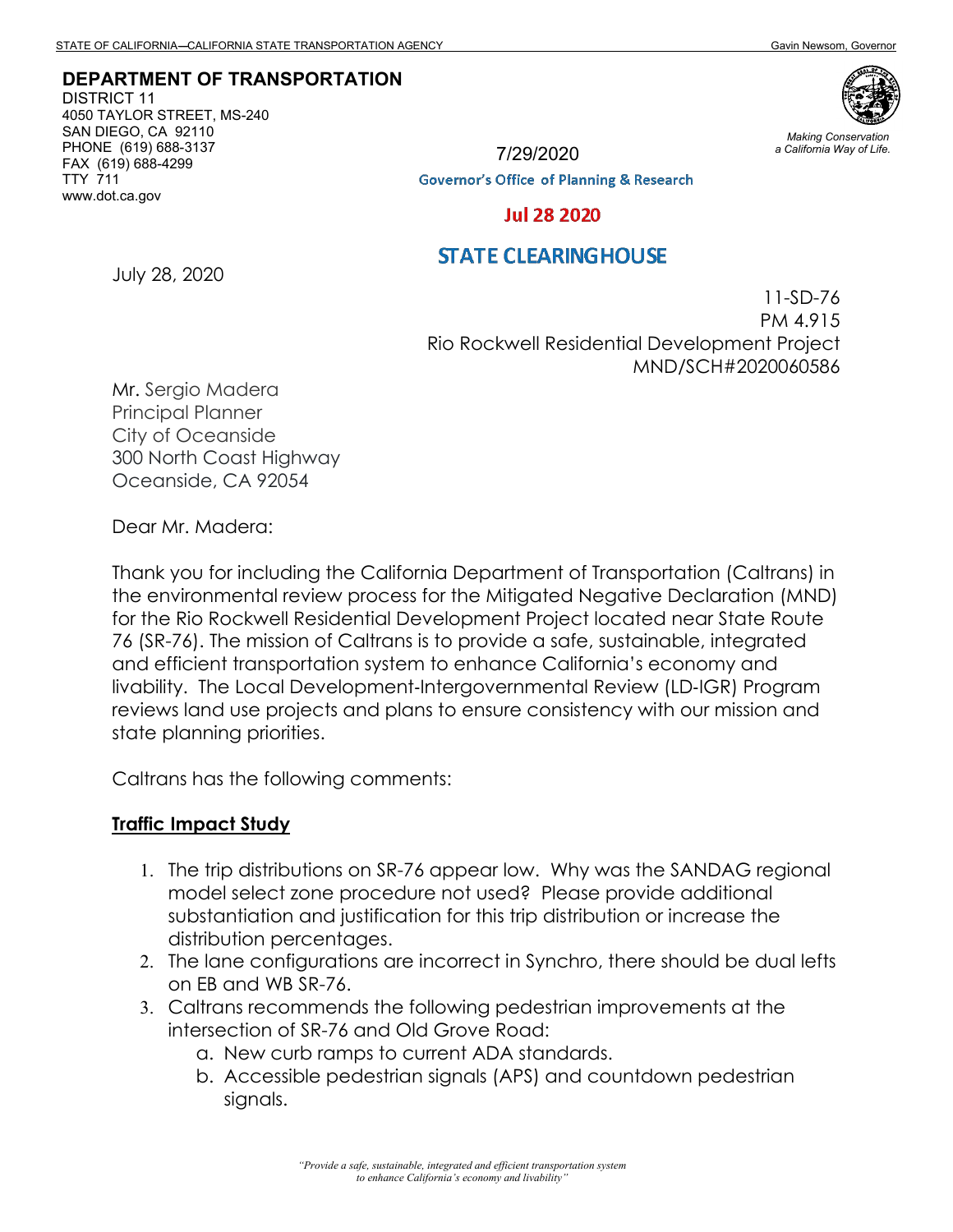Mr. Sergio Madera July 28, 2020 Page 2

## **Traffic Engineering Analysis**

• Bring curb ramps at the SR-76/Old Grove Road to the current ADA standards. Refer to Design Information Bulletin (BID) 82-06 for more information.

# **Complete Streets and Mobility Network**

Caltrans views all transportation improvements as opportunities to improve safety, access and mobility for all travelers in California and recognizes bicycle, pedestrian and transit modes as integral elements of the transportation system. Caltrans supports improved transit accommodation through the provision of Park and Ride facilities, improved bicycle and pedestrian access and safety improvements, signal prioritization for transit, bus on shoulders, ramp improvements, or other enhancements that promotes a complete and integrated transportation system. Early coordination with Caltrans, in locations that may affect both Caltrans and the City, is encouraged.

To reduce greenhouse gas emissions and achieve California's Climate Change target, Caltrans is implementing Complete Streets and Climate Change policies into State Highway Operations and Protection Program (SHOPP) projects to meet multi-modal mobility needs. Caltrans looks forward to working with the City to evaluate potential Complete Streets projects.

### **Land Use and Smart Growth**

Caltrans recognizes there is a strong link between transportation and land use. Development can have a significant impact on traffic and congestion on State transportation facilities. In particular, the pattern of land use can affect both local vehicle miles traveled and the number of trips. Caltrans supports collaboration with local agencies to work towards a safe, functional, interconnected, multi-modal transportation system integrated through applicable "smart growth" type land use planning and policies.

### **Noise**

The applicant must be informed that in accordance with 23 Code of Federal Regulations (CFR) 772, the Department of Transportation (Caltrans) is not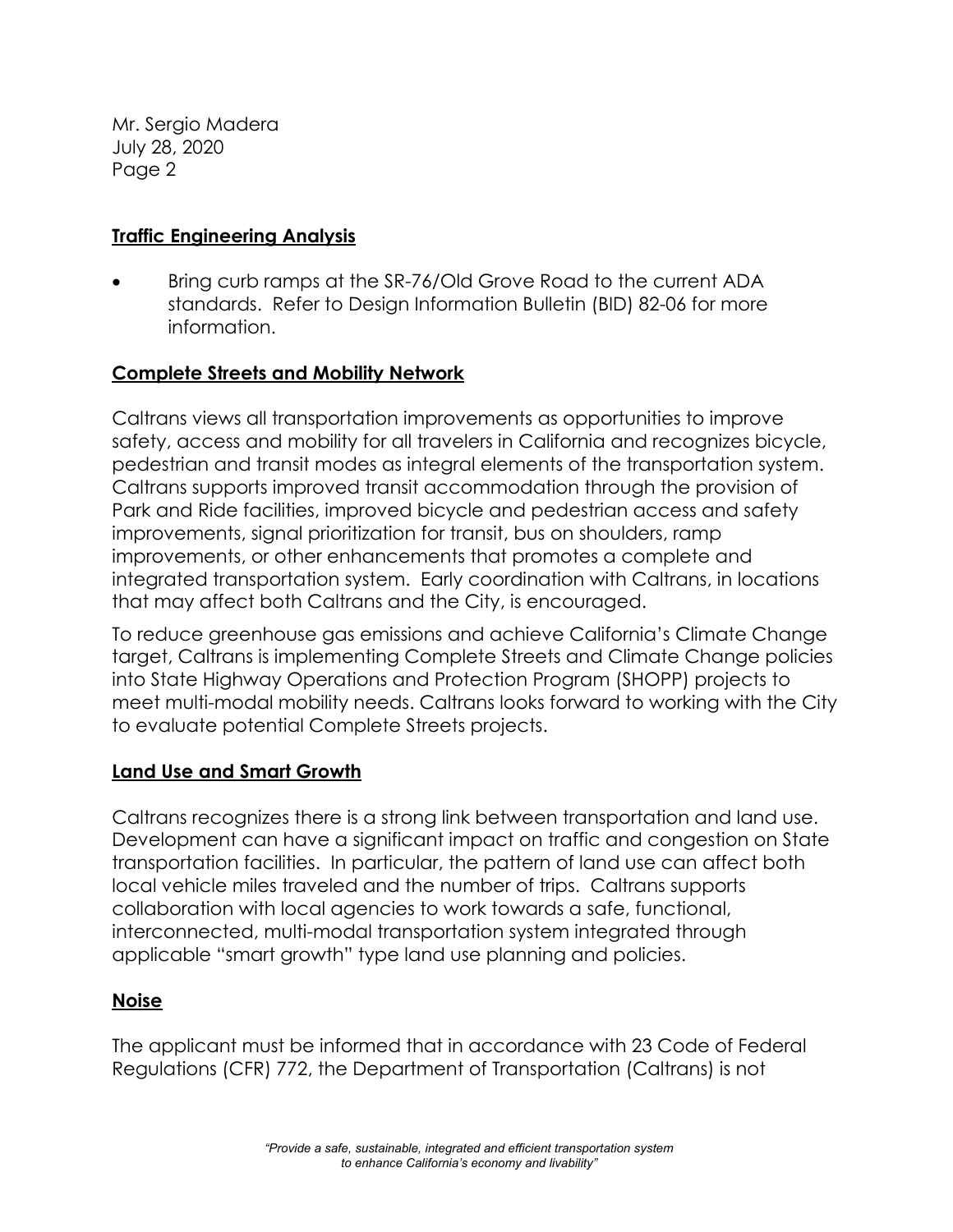Mr. Sergio Madera July 28, 2020 Page 3

responsible for existing or future traffic noise impacts associated with the existing configuration of SR-76.

# **Environmental**

Caltrans welcomes the opportunity to be a Responsible Agency under the California Environmental Quality Act (CEQA), as we have some discretionary authority of a portion of the project that is in Caltrans' R/W through the form of an encroachment permit process. We look forward to the coordination of our efforts to ensure that Caltrans can adopt the alternative and/or mitigation measure for our R/W. We would appreciate meeting with you to discuss the elements of the EIR that Caltrans will use for our subsequent environmental compliance.

An encroachment permit will be required for any work within the Caltrans' R/W prior to construction. As part of the encroachment permit process, the applicant must provide approved final environmental documents for this project, corresponding technical studies, and necessary regulatory and resource agency permits. Specifically, CEQA determination or exemption. The supporting documents must address all environmental impacts within the Caltrans' R/W and address any impacts from avoidance and/or mitigation measures.

We recommend that this project specifically identifies and assesses potential impacts caused by the project or impacts from mitigation efforts that occur within Caltrans R/W that includes impacts to the natural environment, infrastructure (highways/roadways/on- and off-ramps) and appurtenant features (lighting/signs/guardrail/slopes). Caltrans is interested in any additional mitigation measures identified for the MND.

### **Right-of-Way**

- Per Business and Profession Code 8771, perpetuation of survey monuments by a licensed land surveyor is required, if they are being destroyed by any construction.
- Any work performed within Caltrans R/W will require discretionary review and approval by Caltrans and an encroachment permit will be required for any work within the Caltrans R/W prior to construction.